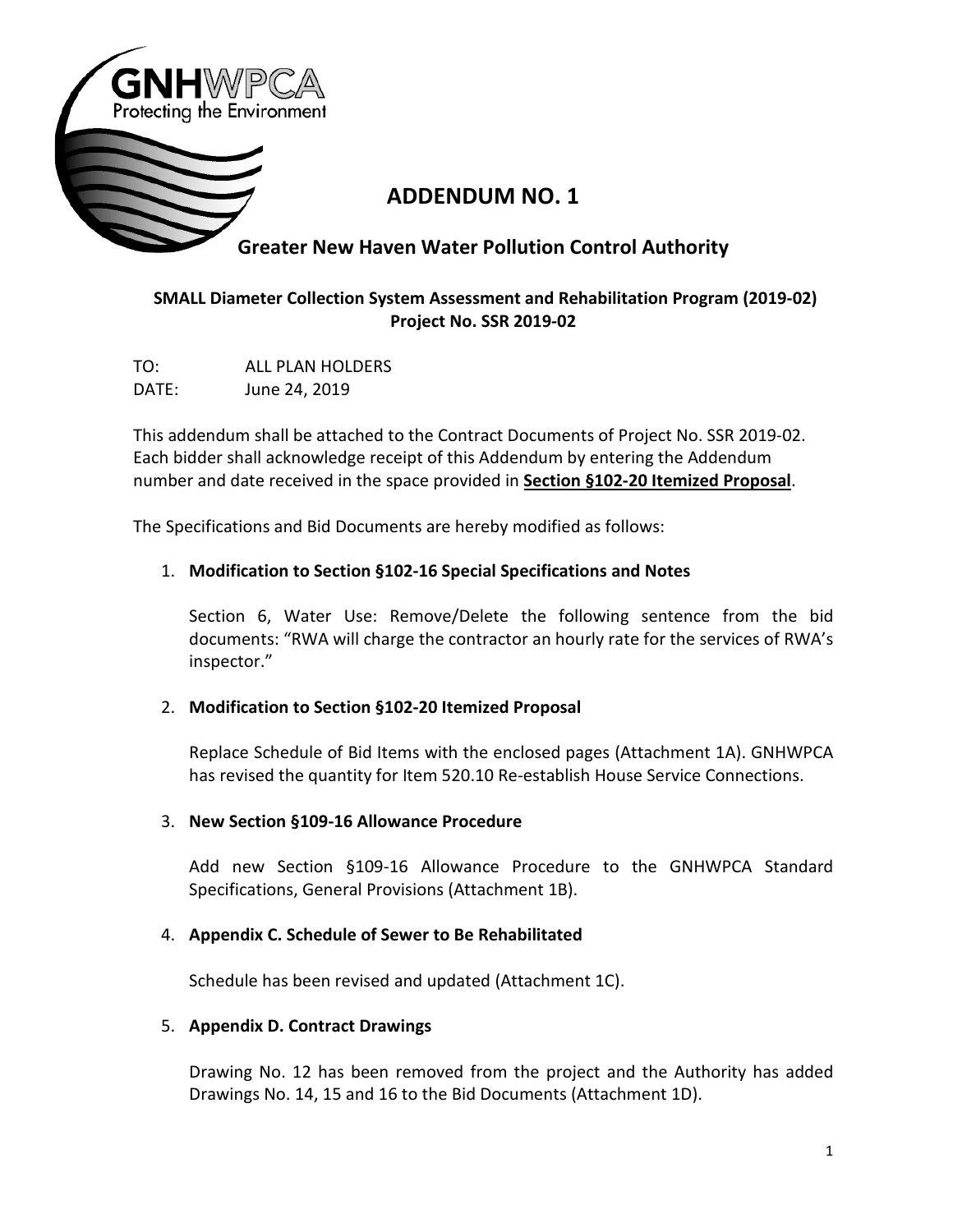- END OF ADDENDUM No. 1 -

**ADDENDUM No. 1 ISSUED BY: GREATER NEW HAVEN WATER POLLUTION CONTROL AUTHORITY** 

Thomas V. Sgroi, PE<br>Director of Engineering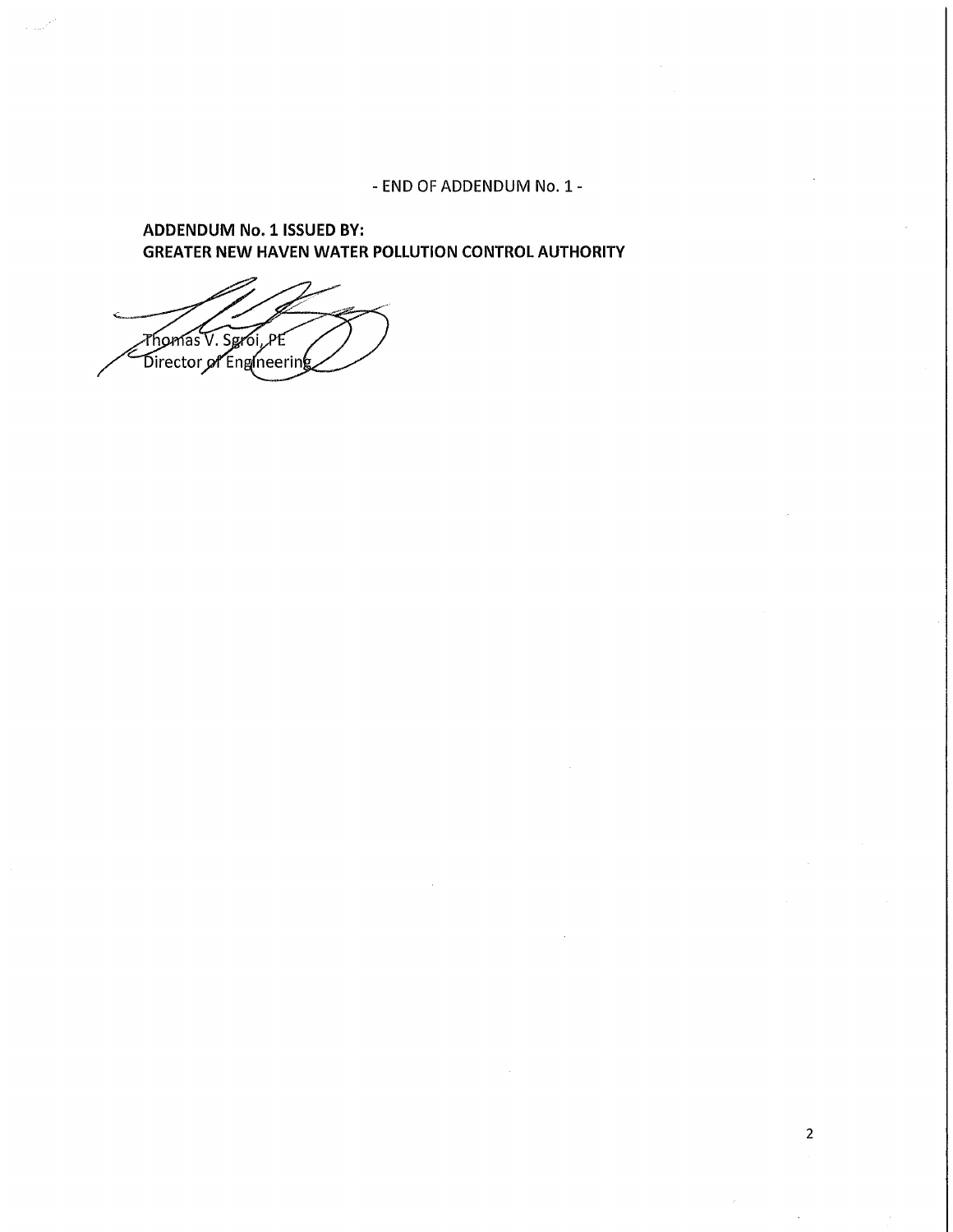**ATTACHMENT 1A**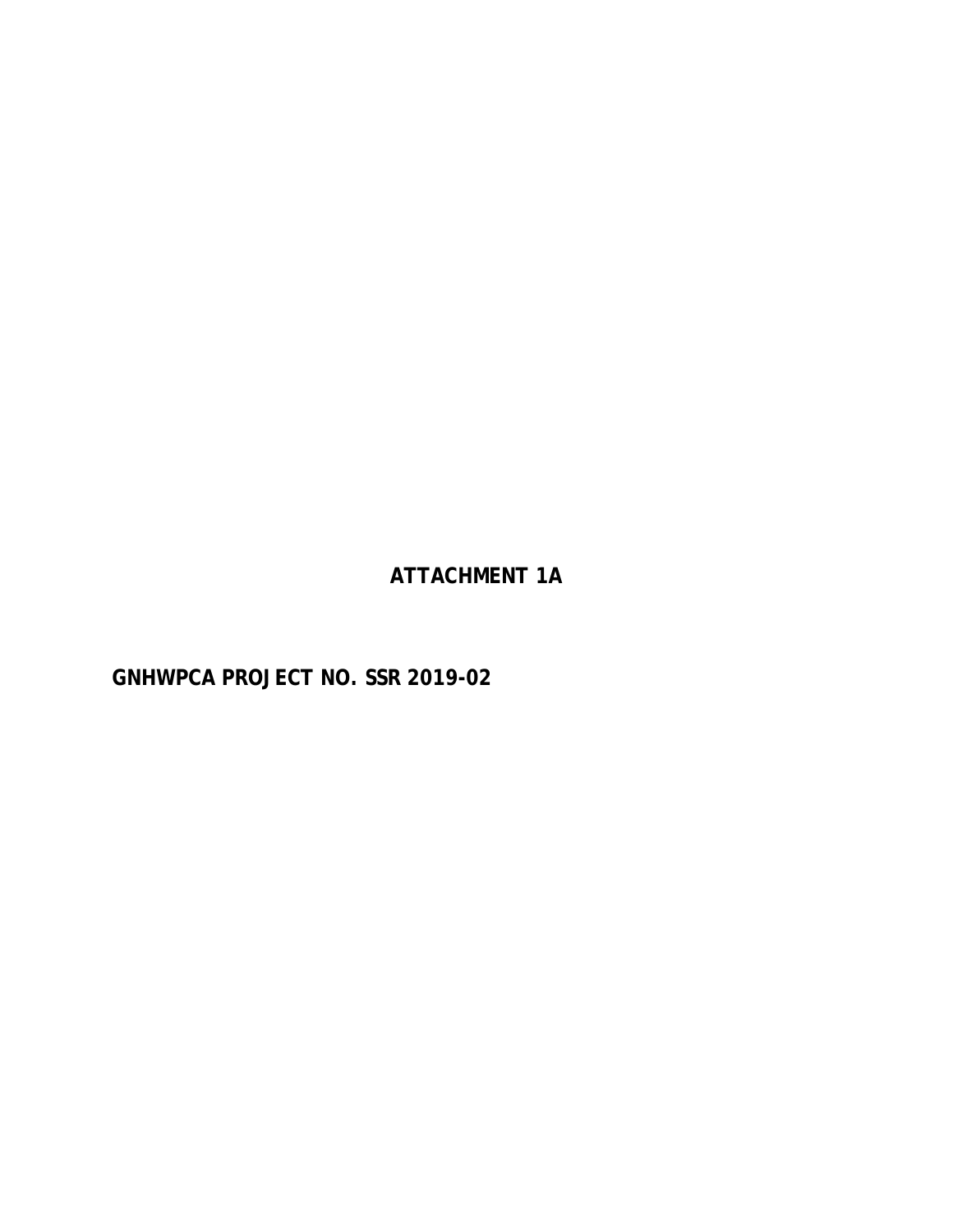

| <b>ITEM</b>   | <b>ESTIMATED</b> | <b>UNIT</b> | ITEM WITH UNIT PRICE WRITTEN IN WORDS                                                                                 |  | UNIT BID PRICE |            | <b>AMOUNT BID</b> |                |            |  |
|---------------|------------------|-------------|-----------------------------------------------------------------------------------------------------------------------|--|----------------|------------|-------------------|----------------|------------|--|
| <b>NUMBER</b> | QUANTITY         |             |                                                                                                                       |  | <b>DOLLARS</b> | <b>CTS</b> |                   | <b>DOLLARS</b> | <b>CTS</b> |  |
| 205           | $\mathbf{1}$     | Allow.      | Allowance<br><b>Trench Excavation and Backfill</b><br>\$<br>For - Five Thousand Dollars                               |  | 5,000          | 00         | $\sqrt[6]{3}$     | 5,000          | 00         |  |
| 407           | $\mathbf{1}$     | Allow.      | Allowance<br><b>Bituminous Concrete Trench Repair</b><br>Class 2, Thickness 4 inches<br>For - Twenty Thousand Dollars |  | 20,000         | 00         |                   | 20,000         | 00         |  |
| 516           | $\mathbf{1}$     | LS          | Lump Sum<br>Sanitary Sewer Flow Control and Bypass<br>Pumping<br>For -                                                |  |                |            |                   |                |            |  |
| 518.01.11     | 3013             | LF          | Linear Foot<br>Sanitary Sewer Hydraulic Cleaning (Light)<br>8" Sewer<br>For -                                         |  |                |            |                   |                |            |  |
| 518.01.12     | 1692             | LF          | Linear Foot<br>Sanitary Sewer Hydraulic Cleaning (Light)<br>10" Sewer<br>For -                                        |  |                |            |                   |                |            |  |
| 518.01.13     | 2130             | LF          | Linear Foot<br>Sanitary Sewer Hydraulic Cleaning (Light)<br>12" Sewer<br>For -                                        |  |                |            |                   |                |            |  |
| 518.01.14     | 1030             | LF          | Linear Foot<br>Sanitary Sewer Hydraulic Cleaning (Light)<br>15" Sewer<br>For -                                        |  |                |            |                   |                |            |  |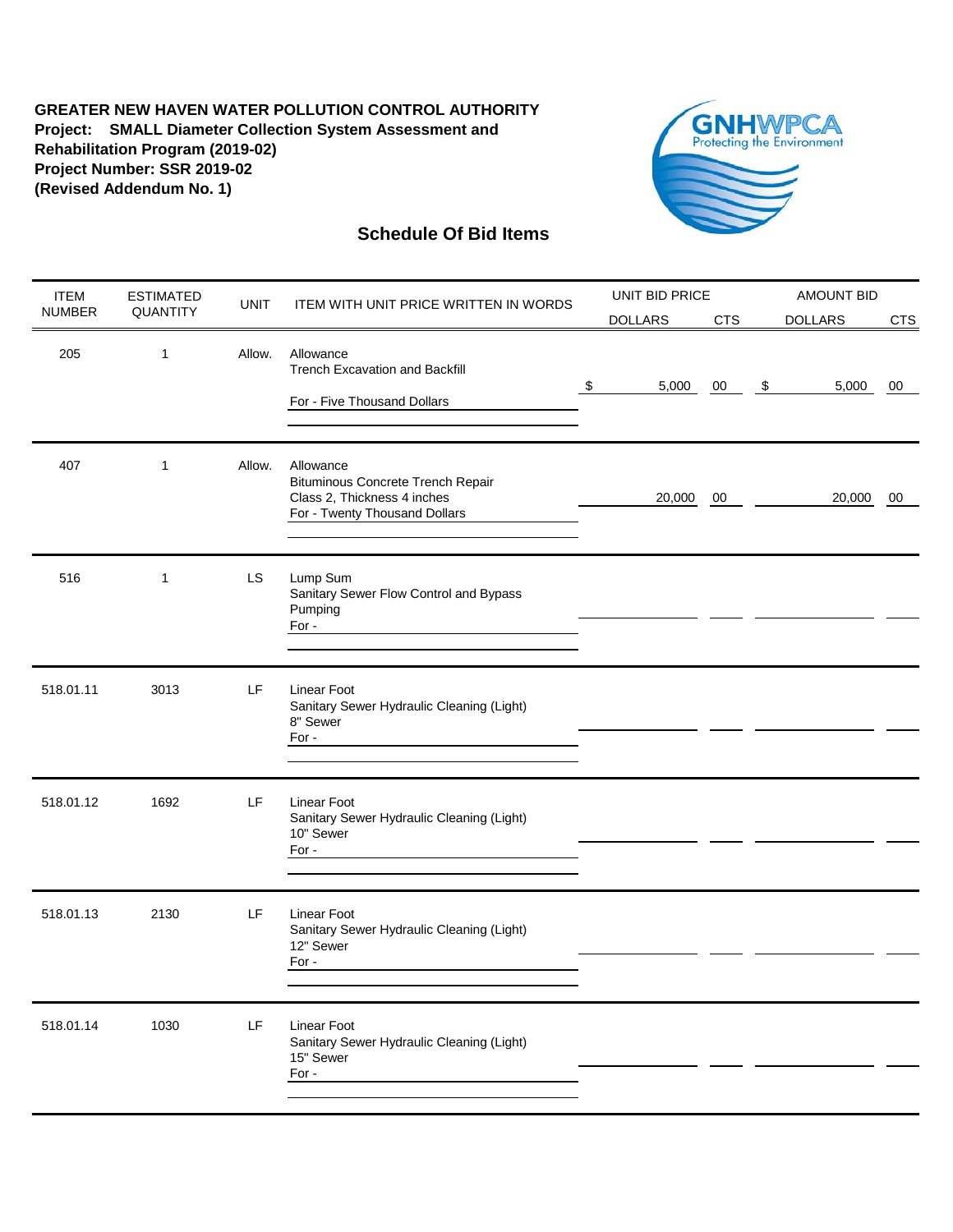

| <b>ITEM</b>   | <b>ESTIMATED</b> | <b>UNIT</b> | ITEM WITH UNIT PRICE WRITTEN IN WORDS                                                                              | UNIT BID PRICE |            | <b>AMOUNT BID</b> |            |  |
|---------------|------------------|-------------|--------------------------------------------------------------------------------------------------------------------|----------------|------------|-------------------|------------|--|
| <b>NUMBER</b> | QUANTITY         |             |                                                                                                                    | <b>DOLLARS</b> | <b>CTS</b> | <b>DOLLARS</b>    | <b>CTS</b> |  |
| 518.01.15     | 1535             | LF          | <b>Linear Foot</b><br>Sanitary Sewer Hydraulic Cleaning (Light)<br>18" Sewer<br>For -                              |                |            |                   |            |  |
| 520.01.11     | 3013             | LF          | Linear Foot<br>8" Sanitary Sewer CIPP Lining                                                                       |                |            |                   |            |  |
| 520.01.12     | 1692             | LF          | <b>Linear Foot</b><br>10" Sanitary Sewer CIPP Lining<br>For $\overline{\phantom{a}}$                               |                |            |                   |            |  |
| 520.01.13     | 2130             | LF          | <b>Linear Foot</b><br>12" Sanitary Sewer CIPP Lining<br>For -<br><u> 1989 - Johann Barbara, martxa alemaniar a</u> |                |            |                   |            |  |
| 520.01.14     | 1030             | LF          | <b>Linear Foot</b><br>15" Sanitary Sewer CIPP Lining<br>For $\overline{\phantom{a}}$                               |                |            |                   |            |  |
| 520.01.15     | 1535             | LF          | Linear Foot<br>18" Sanitary Sewer CIPP Lining<br>For -                                                             |                |            |                   |            |  |
| 520.10        | 169              | EA          | Each<br>Re-establish House Service Connections<br>For -                                                            |                |            |                   |            |  |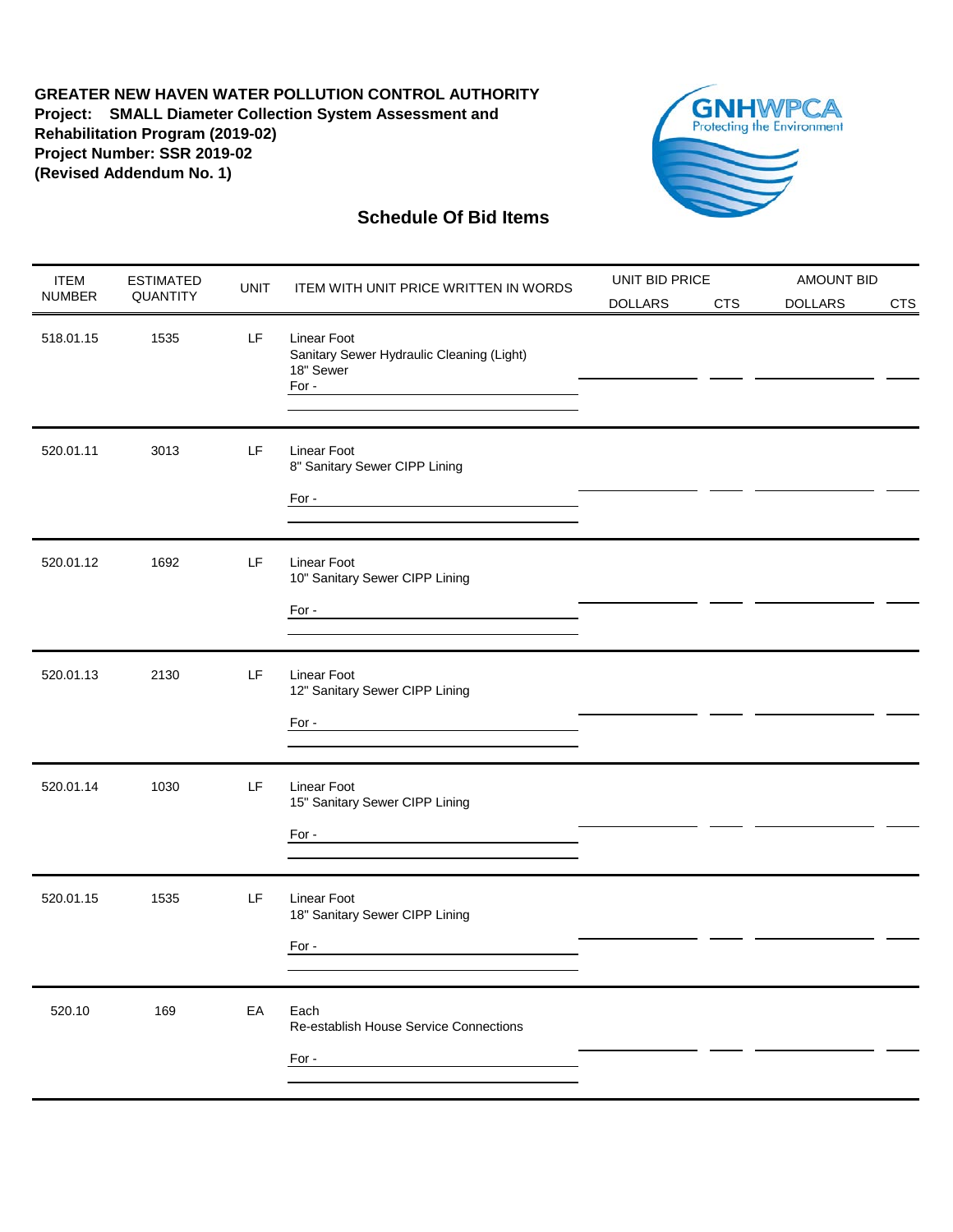

| <b>ITEM</b>   | <b>ESTIMATED</b> | <b>UNIT</b> | ITEM WITH UNIT PRICE WRITTEN IN WORDS                                                                                                                                                                                                                                                                                                                                                                                                                                                                                                    | UNIT BID PRICE            |                | <b>AMOUNT BID</b> |    |                |            |
|---------------|------------------|-------------|------------------------------------------------------------------------------------------------------------------------------------------------------------------------------------------------------------------------------------------------------------------------------------------------------------------------------------------------------------------------------------------------------------------------------------------------------------------------------------------------------------------------------------------|---------------------------|----------------|-------------------|----|----------------|------------|
| <b>NUMBER</b> | QUANTITY         |             |                                                                                                                                                                                                                                                                                                                                                                                                                                                                                                                                          | <b>DOLLARS</b>            |                | <b>CTS</b>        |    | <b>DOLLARS</b> | <b>CTS</b> |
| 520.11.1      | 10               | EA          | Each<br><b>Cut Protruding</b><br>(Clay/Plastic/DI/CI/CONCRETE) Taps<br>For -<br><u> 1980 - Andrea Andrew Maria (h. 1980).</u>                                                                                                                                                                                                                                                                                                                                                                                                            |                           |                |                   |    |                |            |
| 522.11        | 3013             | LF          | <b>Linear Foot</b><br>Sanitary Sewer CCTV Inspection, 8" Sewer<br>For -<br><u> 1980 - Andrea Andrew Maria (h. 1980).</u>                                                                                                                                                                                                                                                                                                                                                                                                                 |                           |                |                   |    |                |            |
| 522.12        | 1692             | LF          | <b>Linear Foot</b><br>Sanitary Sewer CCTV Inspection, 10" Sewer<br>For -<br><u> 1980 - Jan Stein Stein, fransk politik (f. 1980)</u>                                                                                                                                                                                                                                                                                                                                                                                                     |                           |                |                   |    |                |            |
| 522.13        | 2130             | LF          | <b>Linear Foot</b><br>Sanitary Sewer CCTV Inspection, 12" Sewer<br>For $\overline{\phantom{a}}$                                                                                                                                                                                                                                                                                                                                                                                                                                          |                           |                |                   |    |                |            |
| 522.14        | 1030             | LF          | <b>Linear Foot</b><br>Sanitary Sewer CCTV Inspection, 15" Sewer<br>For $\overline{\phantom{a}}$ $\overline{\phantom{a}}$ $\overline{\phantom{a}}$ $\overline{\phantom{a}}$ $\overline{\phantom{a}}$ $\overline{\phantom{a}}$ $\overline{\phantom{a}}$ $\overline{\phantom{a}}$ $\overline{\phantom{a}}$ $\overline{\phantom{a}}$ $\overline{\phantom{a}}$ $\overline{\phantom{a}}$ $\overline{\phantom{a}}$ $\overline{\phantom{a}}$ $\overline{\phantom{a}}$ $\overline{\phantom{a}}$ $\overline{\phantom{a}}$ $\overline{\phantom{a}}$ |                           |                |                   |    |                |            |
| 522.15        | 1535             | LF          | <b>Linear Foot</b><br>Sanitary Sewer CCTV Inspection, 18" Sewer<br>For -                                                                                                                                                                                                                                                                                                                                                                                                                                                                 |                           |                |                   |    |                |            |
| 970           | 1                | Est.        | Estimate<br>Trafficperson<br>For - One Hudred Thousand Dollars and<br>No Cents                                                                                                                                                                                                                                                                                                                                                                                                                                                           | $\boldsymbol{\mathsf{S}}$ | $100,000$ . 00 |                   | \$ | 100,000 . 00   |            |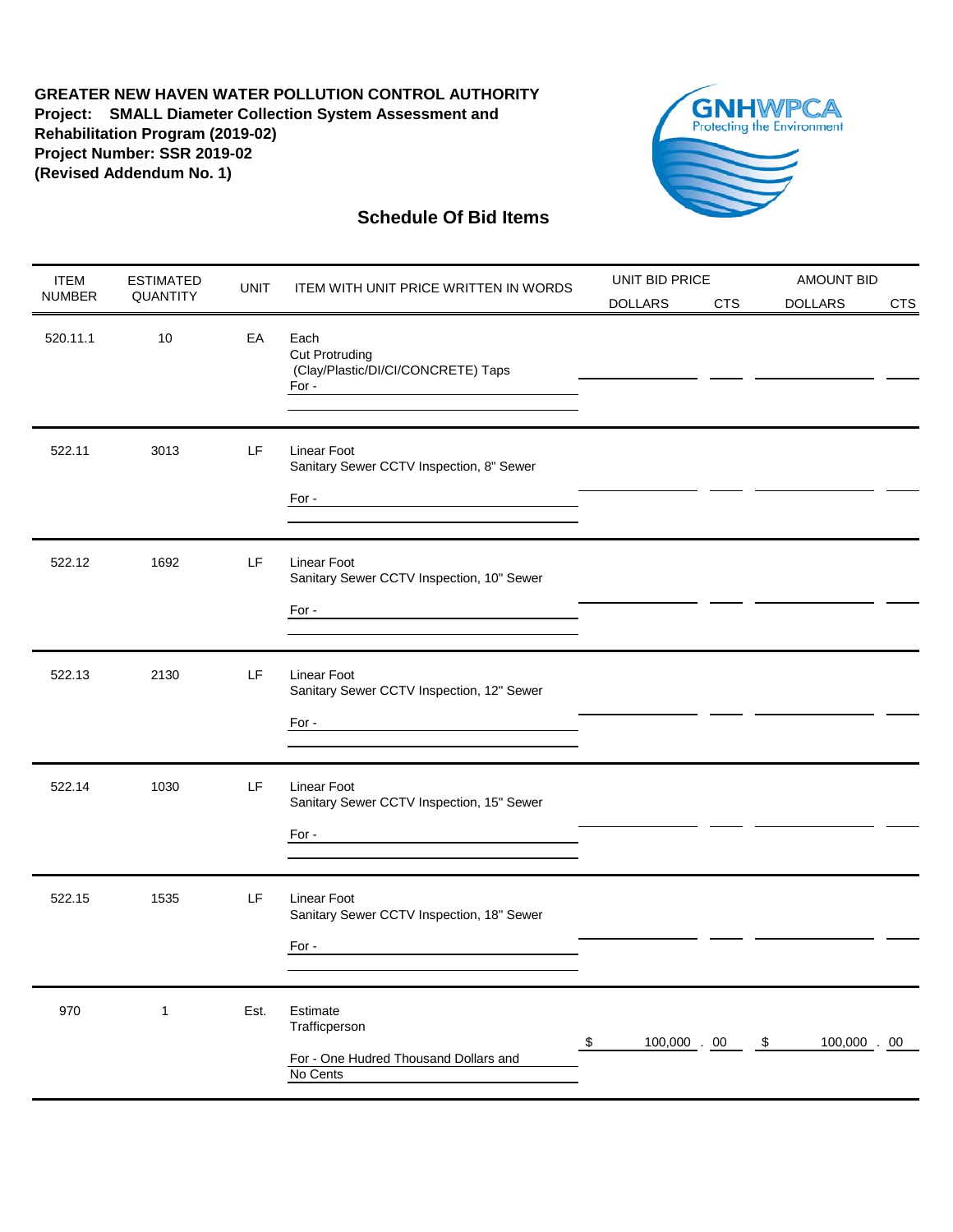

| <b>ITEM</b>                                                        | <b>ESTIMATED</b>             | <b>UNIT</b> | <b>ITEM WITH UNIT PRICE WRITTEN IN WORDS</b>                                                                                                                                                                                   | UNIT BID PRICE                                                                                                                                                                                                                       |            | <b>AMOUNT BID</b> |            |
|--------------------------------------------------------------------|------------------------------|-------------|--------------------------------------------------------------------------------------------------------------------------------------------------------------------------------------------------------------------------------|--------------------------------------------------------------------------------------------------------------------------------------------------------------------------------------------------------------------------------------|------------|-------------------|------------|
| <b>NUMBER</b>                                                      | QUANTITY                     |             |                                                                                                                                                                                                                                | <b>DOLLARS</b>                                                                                                                                                                                                                       | <b>CTS</b> | <b>DOLLARS</b>    | <b>CTS</b> |
| 971                                                                | 1                            | <b>LS</b>   | Lump Sum<br>Maintenance and Protection of Traffic                                                                                                                                                                              |                                                                                                                                                                                                                                      |            |                   |            |
|                                                                    |                              |             | the control of the control of the control of the control of the control of the control of the control of the control of the control of the control of the control of the control of the control of the control of the control  |                                                                                                                                                                                                                                      |            |                   |            |
| 975<br>LS<br>Lump Sum<br>1<br>Mobilization (Max. 3% of Total Cost) |                              |             |                                                                                                                                                                                                                                |                                                                                                                                                                                                                                      |            |                   |            |
|                                                                    |                              |             | $For - \_\_$                                                                                                                                                                                                                   |                                                                                                                                                                                                                                      |            |                   |            |
| <b>BASE BID</b>                                                    | TOTAL OR GROSS SUM IN WORDS: |             |                                                                                                                                                                                                                                |                                                                                                                                                                                                                                      |            | \$                |            |
|                                                                    |                              |             |                                                                                                                                                                                                                                |                                                                                                                                                                                                                                      |            | <b>IN FIGURES</b> |            |
|                                                                    |                              |             |                                                                                                                                                                                                                                | Dated: <u>with the same and the same of the same of the same of the same of the same of the same of the same of the same of the same of the same of the same of the same of the same of the same of the same of the same of the </u> |            |                   |            |
|                                                                    |                              |             | Printed Name: Name: Name: Name: Name: Name: Name: Name: Name: Name: Name: Name: Name: Name: Name: Name: Name: Name: Name: Name: Name: Name: Name: Name: Name: Name: Name: Name: Name: Name: Name: Name: Name: Name: Name: Name |                                                                                                                                                                                                                                      |            |                   |            |
|                                                                    |                              |             |                                                                                                                                                                                                                                |                                                                                                                                                                                                                                      |            |                   |            |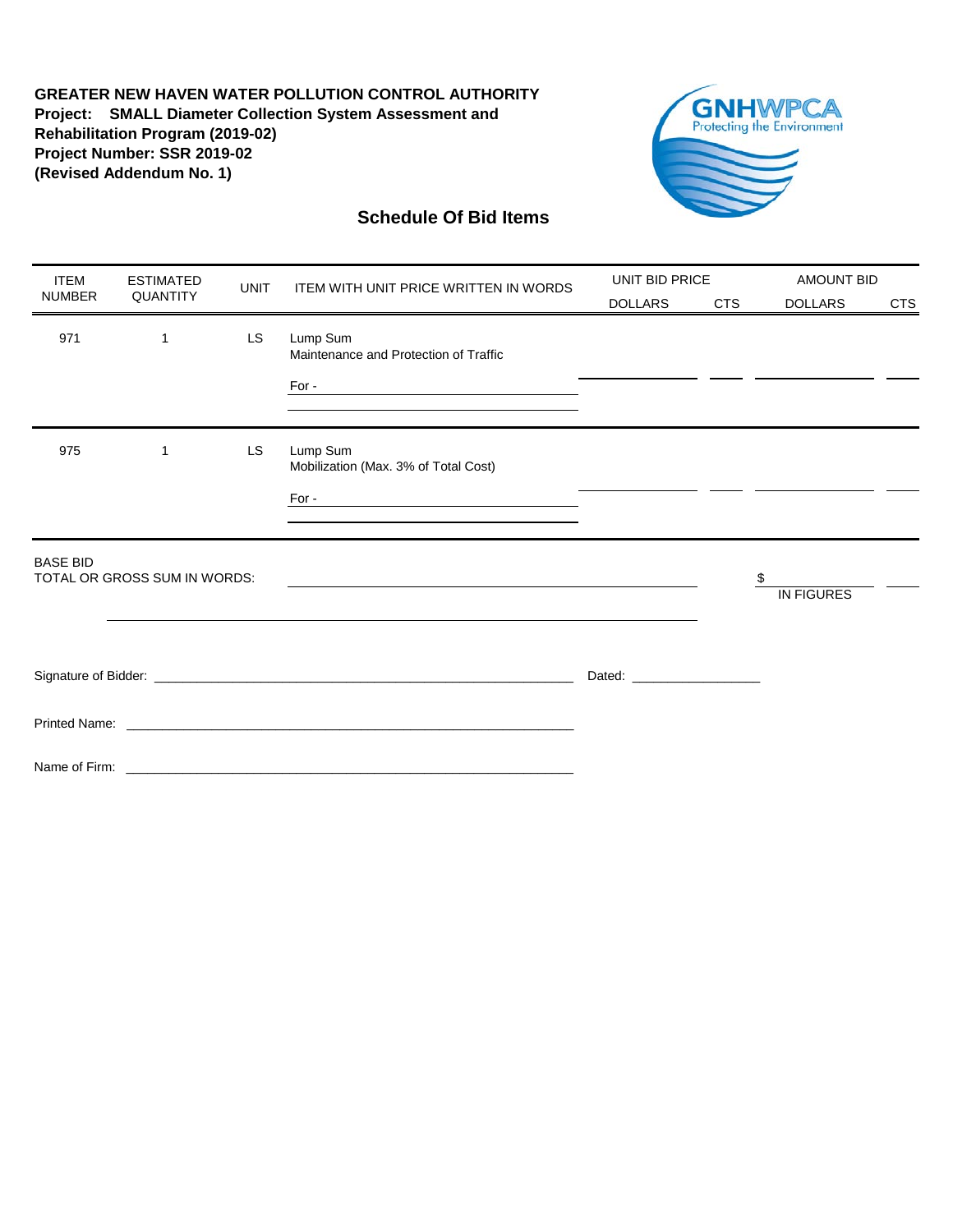**ATTACHMENT 1B**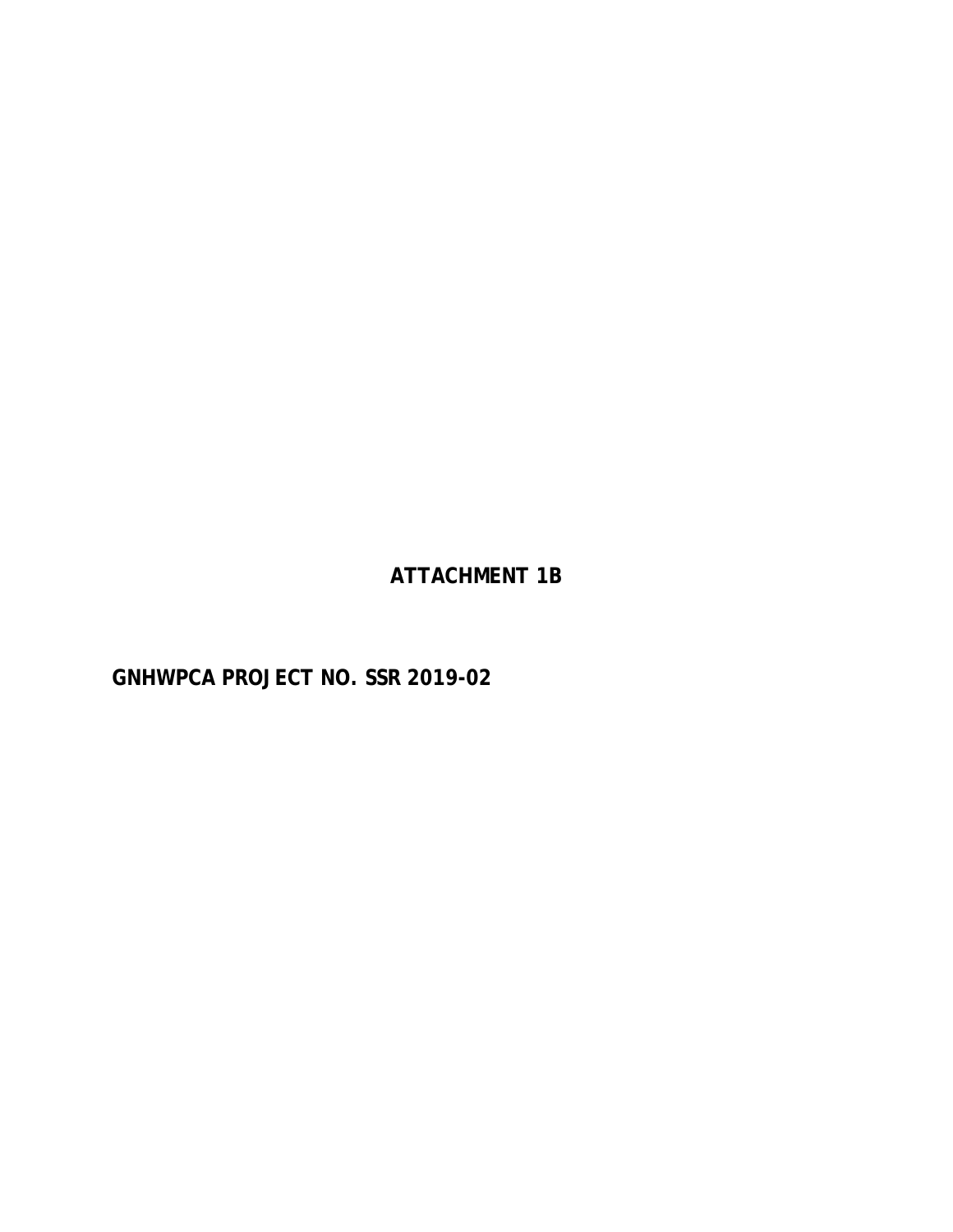# **§ 109-16 ALLOWANCE PROCEDURE**

Bid allowances are included in base bids as estimates for work that will be completed under the base construction contract, but the exact costs or scope are indeterminate at the time of bid. These amounts are later adjusted to actual costs, once the work is completed.

Allowances shall be specifically included and listed on the schedule of bid items.

Treatment of mark-ups for allowances is as follows:

- Allowances are a part of the base contract work; no additional mark-up is credited to the contractor for work performed within the allowance by the contractor or any subcontractor.
- Work performed in excess of an allowance is subject to normal general contractor mark-ups in accordance with the Contract General Provisions, Section §109-04 Extra and Force Account Work.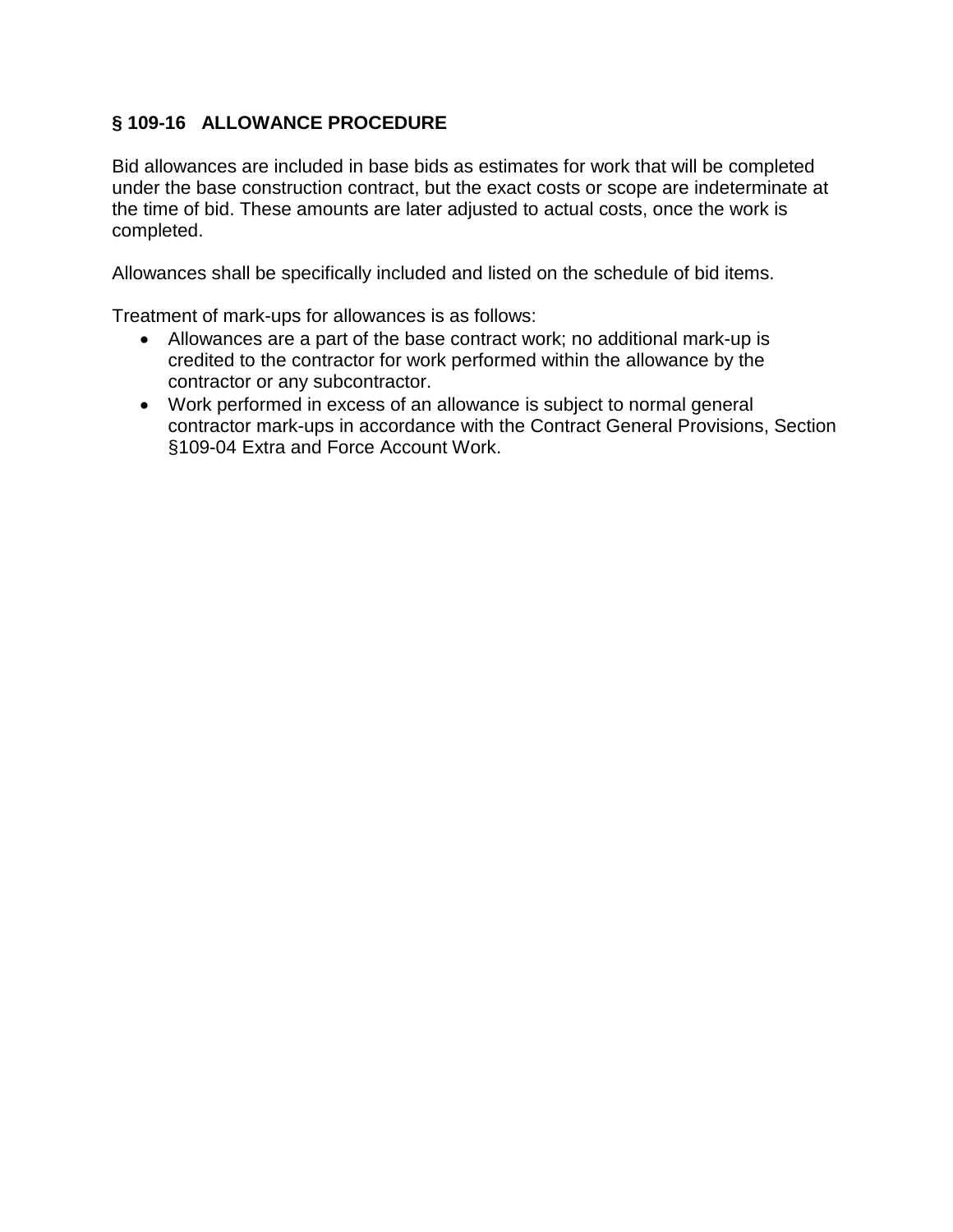**ATTACHMENT 1C**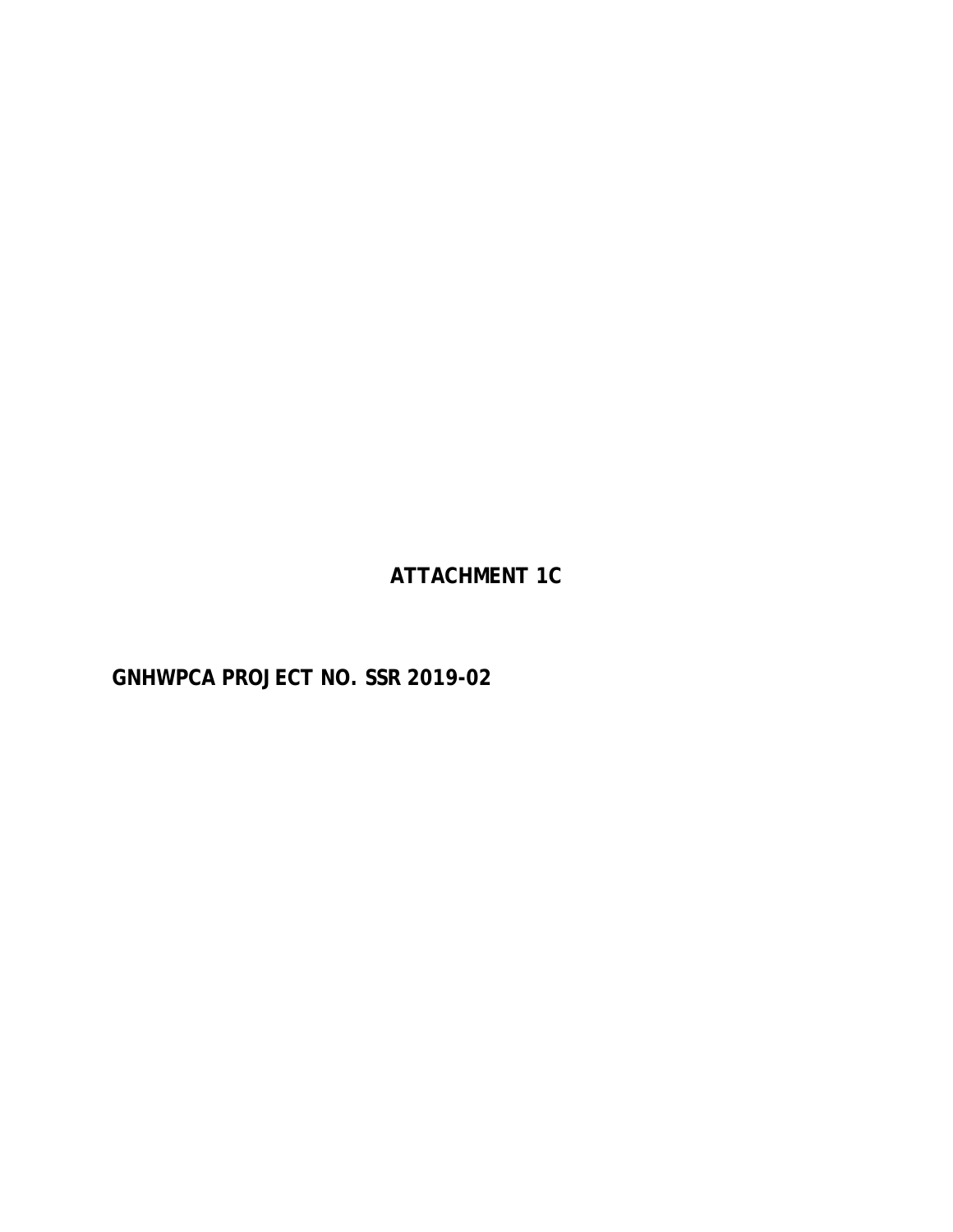#### **SSR 2019-02 : Schedule of Sewers to be Cleaned, CCTV Inspected and Rehabilitated (Rev. Addendum No. 1)**

|                      | Upstream                 | Downstream               |                    | <b>CCTV</b>        |                    | Diameter | Length     | No.      | Sheet          |
|----------------------|--------------------------|--------------------------|--------------------|--------------------|--------------------|----------|------------|----------|----------------|
| Street               | Manhole                  | Manhole                  | Cleaning           |                    | <b>CIPP</b>        | (in)     | $($ lf $)$ | laterals | Number         |
| <b>CURTIS DR</b>     | NWR04M0502               | NWR04M0503               | х                  | X                  | х                  | 12       | 138        | 4        | 2              |
| <b>CURTIS DR</b>     | NWR04M0503               | NWR04M0504               | X                  | X                  | X                  | 12       | 132        | 2        | 2              |
| CURTIS DR            | NWR04M0504               | NWR04M0505               | X                  | x                  | X                  | 12       | 93         | 3        | 1              |
| CURTIS DR            | NWR04M0505               | NWR04M0506               | X                  | Χ                  | X                  | 12       | 134        | 4        | 1              |
| CURTIS DR            | NWR04M0506               | NWR04M0507               | X                  | X                  | х                  | 12       | 110        | 2        | $\mathbf{1}$   |
| <b>CURTIS DR</b>     | NWR04M0507               | NWR04M0501               | X                  | x                  | Х                  | 12       | 154        | 2        | $\mathbf{1}$   |
| <b>CURTIS DR</b>     | NWR04M0501               | NWR04M0500               | X                  | x                  | X                  | 12       | 147        | 3        | $\mathbf{1}$   |
| <b>CURTIS DR</b>     | NWR04M0500               | NWR04M0115               | х                  | X                  | х                  | 12       | 147        | 4        | 1              |
| <b>CURTIS DR</b>     | NWR04M0115               | NWR04M0116               | X                  | x                  | х                  | 12       | 115        | 2        | 1              |
| <b>CURTIS DR</b>     | NWR04M0116               | NWR04M0168               | X                  | х                  | х                  | 12       | 118        | 3        | 1              |
| <b>CURTIS DR</b>     | NWR04M0502               | NWR04M0508               | X                  | X                  | X                  | 12       | 151        | 3        | $\overline{2}$ |
| <b>CURTIS DR</b>     | NWR04M0508               | NWR04M0509               | X                  | X                  | X                  | 12       | 188        | 4        | 2              |
| <b>CURTIS DR</b>     | NWR04M0509               | NWR04M0113               | X                  | X                  | X                  | 12       | 151        | 4        | $\overline{2}$ |
| <b>CURTIS DR</b>     | NWR04M0113               | NWR04M0114               | X                  | x                  | х                  | 12       | 154        | 3        | 2              |
| CURTIS DR            | NWR04M0114               | NWR04M0123               | х                  | х                  | х                  | 12       | 31         | 0        | 2              |
| <b>WAITE ST</b>      | HML06M0332               | HML05M0415               | X                  | X                  | X                  | 10       | 179        | 0        | 3              |
| WAITE ST             | HML05M0415               | HML05M0354               | X                  | x                  | Х                  | 10       | 184        | 0        | 3              |
|                      |                          |                          | X                  | x                  | X                  | 10       | 170        | 2        | $\overline{3}$ |
| WAITE ST<br>WAITE ST | HML05M0354<br>HML05M0414 | HML05M0414<br>HML05M0082 | х                  | х                  | Х                  | 10       | 152        | 1        | 4              |
| WAITE ST             | HML05M0082               | HML05M0413               | х                  | х                  | х                  | 10       | 193        | 2        | 4              |
| WAITE ST             | HML05M0413               | HML05M0249               | X                  | х                  | X                  | 10       | 200        | 2        | 4              |
| <b>BROADWAY</b>      | NUN01M0407               | NUN01M0327               | х                  | х                  | х                  | 18       | 96         | 0        | 5              |
| <b>BROADWAY</b>      | NUN01M0327               | NUN01M0328               | X                  | X                  | X                  | 18       | 138        | 1        | 5              |
| <b>BROADWAY</b>      | NUN01M0328               | NUN01M0329               | X                  | x                  | X                  | 18       | 239        | 3        | 5              |
| <b>BROADWAY</b>      | NUN01M0329               | NUN01M0333               | X                  | x                  | х                  | 18       | 213        | 3        | 5              |
| TREADWELL            | HDX03M0552               | HDX03M0473               | х                  | х                  | х                  | 8        | 213        | 5        | 6              |
| TREADWELL            | HDX03M0473               | HDX03M0551               | X                  | х                  | х                  | 8        | 303        | 5        | 6              |
| <b>BLAKE ST</b>      | NBU02M0200               | NBU02M0203               | X                  | x                  | X                  | 15       | 168        | 6        | $\overline{7}$ |
| <b>BLAKE ST</b>      | NBU02M0203               | NBU02M1424               | X                  | х                  | X                  | 15       | 150        | 3        | 7              |
| <b>BLAKE ST</b>      | NBU02M1424               | NBU02M0270               | X                  | X                  | X                  | 15       | 146        | 3        | $\overline{7}$ |
| <b>BLAKE ST</b>      | NBU02M0270               | NBU02M0271               | х                  | х                  | X                  | 15       | 28         | 0        | 7              |
| ORANGE ST            | NHU09M1217               | NHU09M1187               | X                  | х                  | X                  | 15       | 220        | 2        | 8              |
| ORANGE ST            | NHU09M1187               | NHU09M1188               | х                  | х                  | х                  | 18       | 225        | 9        | 8              |
| <b>ORANGE ST</b>     | NHU09M1188               | NHU09M1194               | X                  | x                  | X                  | 18       | 207        | 9        | 8              |
| <b>ACADEMY ST</b>    | NEA02M0017               | NEA02M0018               | X                  | X                  | $\pmb{\mathsf{X}}$ | 18       | 339        | 6        | 9              |
| <b>ACADEMY ST</b>    | NEA02M0018               | NEA02M0041               | х                  | X                  | х                  | 18       | 30         | 0        | 9              |
| HIGH ST              | NUN03M0705               | NUN03M0706               | X                  | x                  | х                  | 12       | 167        | 3        | 10             |
| HIGH ST              | NUN03M0706               | NUN03M0707               | X                  | х                  | х                  | 15       | 155        | 5        | 10             |
| <b>HIGH ST</b>       | NUN03M0707               | NUN03M0532               | $\pmb{\mathsf{X}}$ | $\pmb{\mathsf{X}}$ | $\pmb{\mathsf{X}}$ | 15       | 164        | 3        | 10             |
| <b>BEAVER ST</b>     | HDX05M0567               | HDX05M0188               | x                  | х                  | X                  | 8        | 121        | 3        | 11             |
| <b>BEAVER ST</b>     | HDX05M0188               | HDX05M0328               | X                  | x                  | X                  | 8        | 256        | 5        | 11             |
| <b>BEAVER ST</b>     | HDX05M0328               | HDX05M0566               | X                  | x                  | X                  | 8        | 150        | 4        | 11             |
| <b>BEAVER ST</b>     | HDX05M0566               | HDX06M0314               | x                  | х                  | x                  | 8        | 151        | 1        | 11             |
| <b>SECOND ST</b>     | HDX06M0314               | HDX06M0197               | X                  | x                  | Х                  | 8        | 274        | 4        | 11             |
| <b>BRYDEN</b>        | HWP02M0127               | HWP02M0126               | X                  | X                  | Χ                  | 8        | 215        | 5        | 13             |
| <b>BRYDEN</b>        | HWP02M0126               | HWP02M0125               | X                  | X                  | X                  | 8        | 199        | 5        | 13             |
| <b>ALSTON</b>        | NEW01M0205               | NEW01M0206               | X                  | х                  | X                  | 8        | 164        | 2        | 14             |
| ALSTON               | NEW01M0206               | NEW01M0207               | X                  | x                  | x                  | 8        | 173        | 4        | 14             |
| ALSTON               | NEW01M0207               | NEW01M0208               | X                  | x                  | X                  | 8        | 157        | 3        | 14             |
| ALSTON               | NEW01M0208               | NEW01M0141               | X                  | х                  | х                  | 8        | 158        | 4        | 15             |
| <b>ALSTON</b>        | NEW01M0141               | NEW01M0142               | X                  | X                  | X                  | 8        | 169        | 4        | 15             |
| <b>ALSTON</b>        | NEW01M0142               | NEW01M0143               | X                  | x                  | X                  | 8        | 151        | 3        | 15             |
| ALSTON               | NEW01M0143               | NEW01M0144               | X                  | x                  | X                  | 8        | 155        | 2        | 15             |
| CRESCENT             | NBU02M0735               | NBU02M0737               | x                  | х                  | x                  | 10       | 152        | 1        | 16             |
| CRESCENT             | NBU02M0737               | NBU02M0727               | X                  | x                  | X                  | 10       | 148        | 1        | 16             |
| CRESCENT             | NBU02M0727               | NBU02M0728               | X                  | X                  | x                  | 10       | 160        | 2        | 16             |
|                      |                          |                          |                    |                    |                    |          |            |          |                |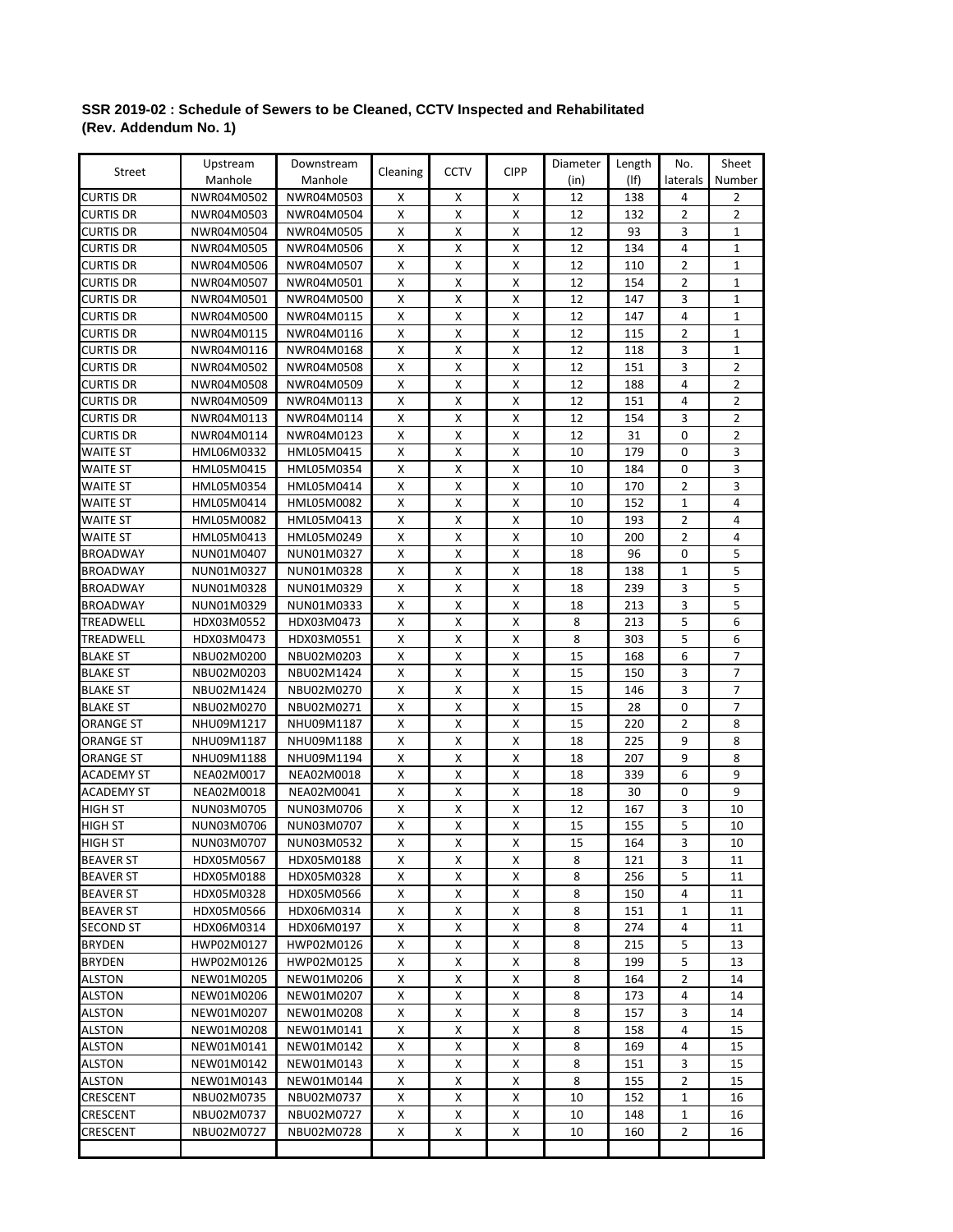**ATTACHMENT 1D**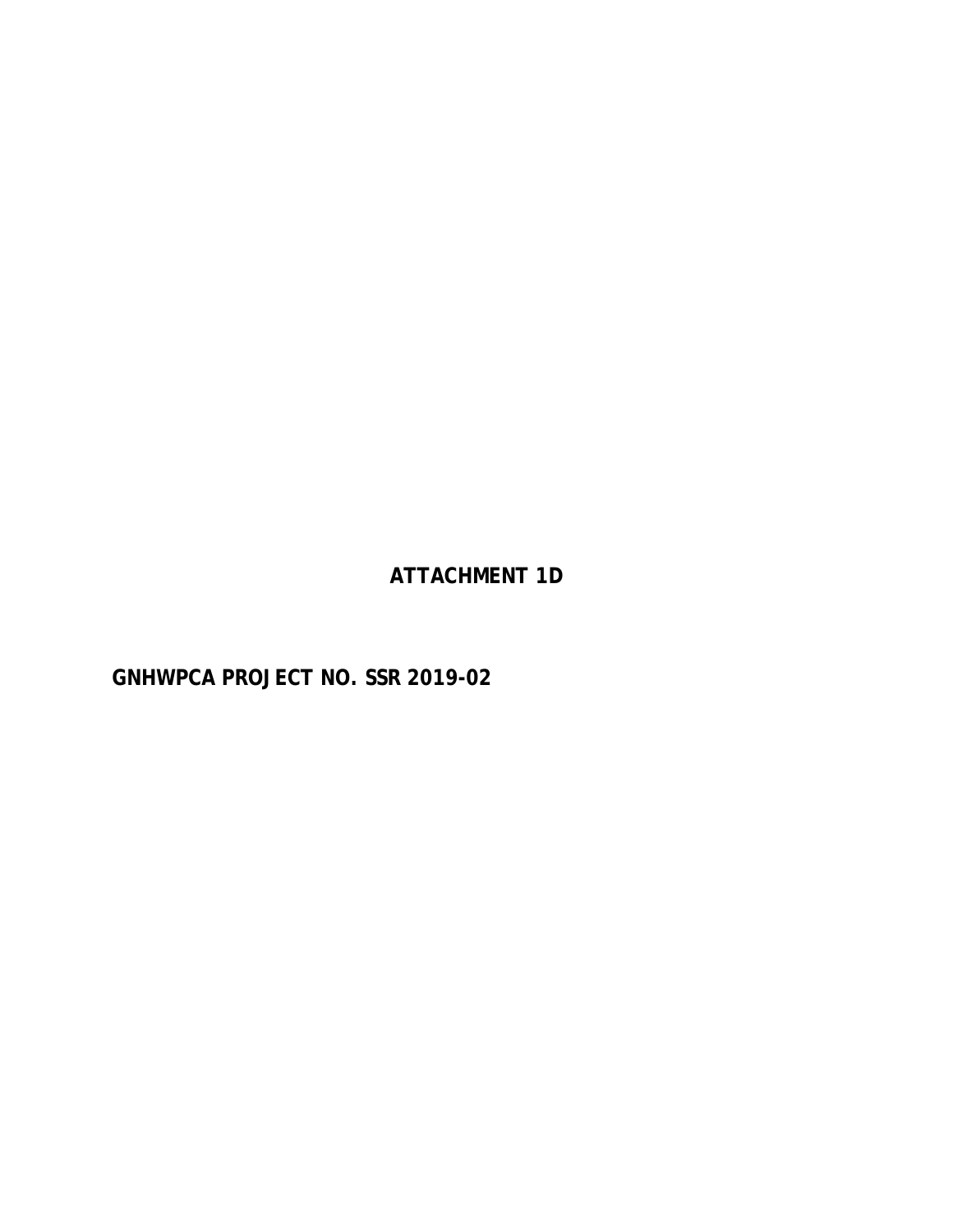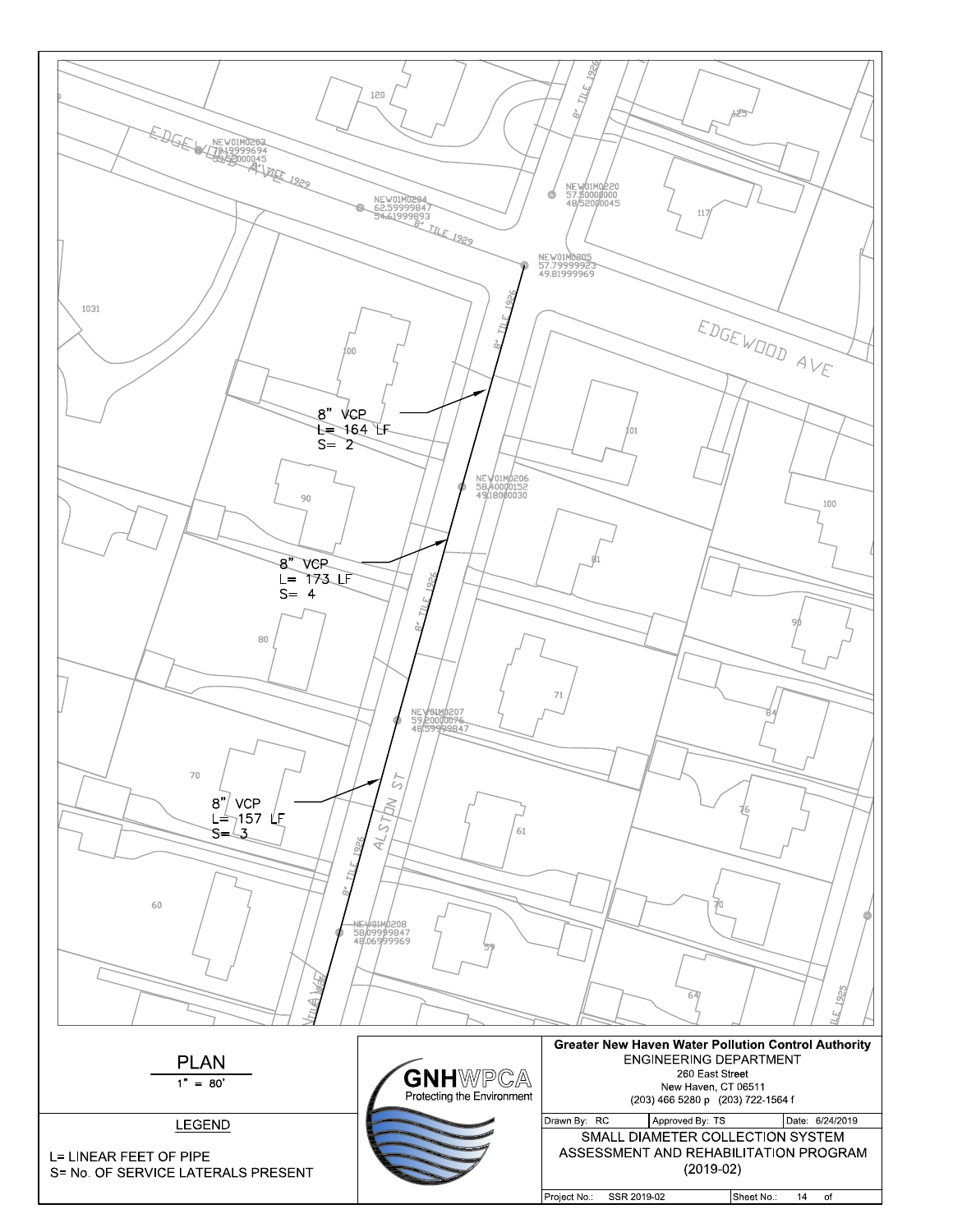